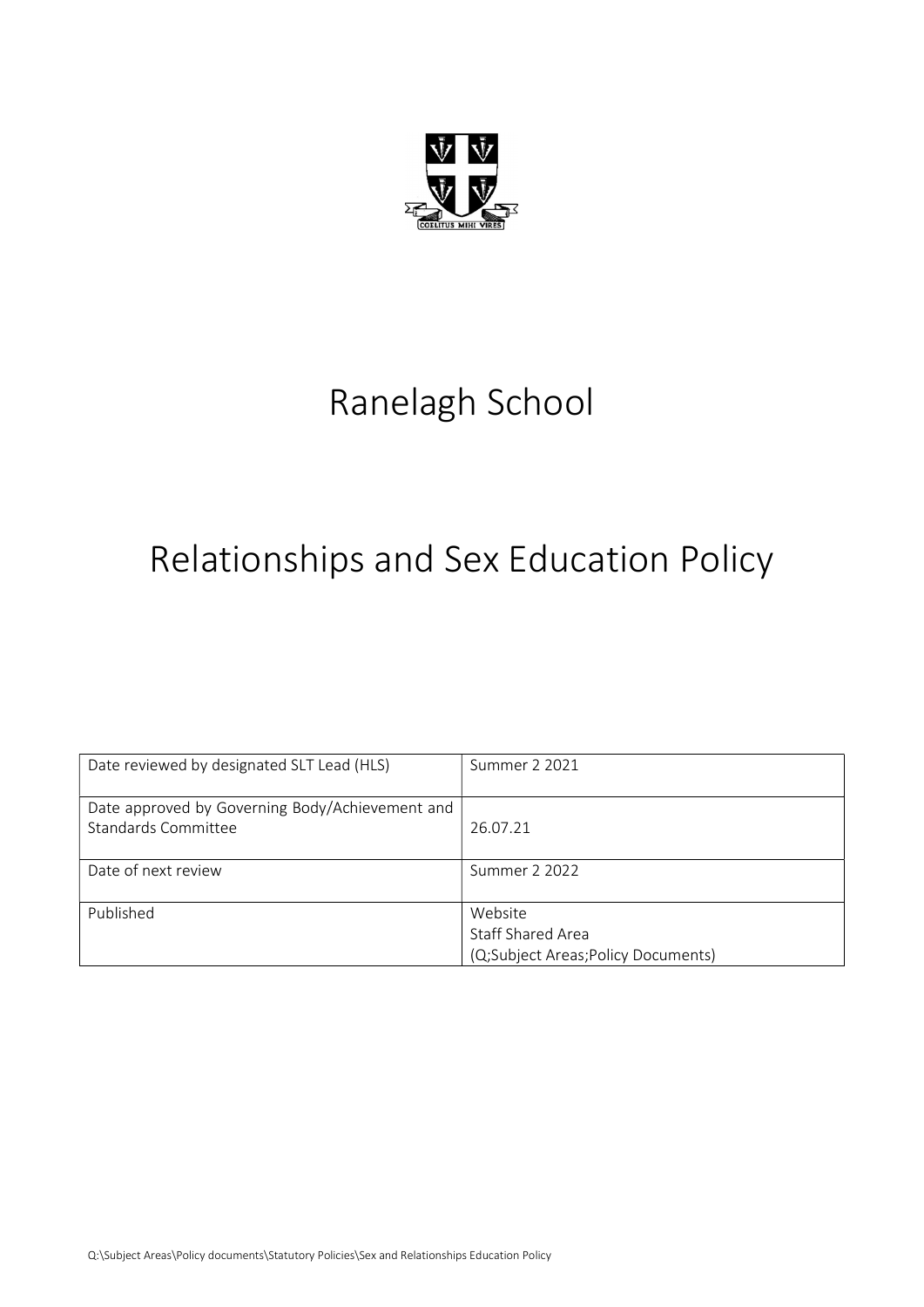## Core Documents underpinning this policy

- Department for Education's Statutory Guidance: Relationships Education, Relationships and Sex Education (RSE) and Health Education, June 2019
- The Church of England's Relationships Education, Relationship and Sex Education (RERS) and Health Education (RSHE) in Church of England Schools, November 2019
- The Church of England's Valuing All God's Children, Summer 2019

Other related policies and documents include:

- Statement of Ethos and Aims
- Anti-bullying Policy
- Drug Policy
- Child Protection and Safeguarding Policy
- SEND Information Report
- Equal Opportunities Policy

In accordance with the Church of England's Valuing all God's Children document, as well as their Charter for Faith Sensitive and Inclusive Relationships and Sex Education (RSE), we commit to the following:

- 1. To work in partnership with parents and carers.
- 2. That RSE will be delivered professionally and as an identifiable part of the school's PSHE curriculum delivered via PAL lessons and form periods.
- 3. That RSE is delivered in a way that affords dignity and shows respect to all who make up our diverse community.
- 4. That RSE will seek to build resilience in our students to help them form healthy relationships, to keep themselves safe and resist the harmful influence of pornography in all its forms.
- 5. That RSE will promote healthy, resilient relationships set in the context of character and virtue development.
- 6. That RSE is based on honest and medically accurate information from reliable sources of information, including the law and legal rights.
- 7. To take particular care to meet the individual needs of all students, including those with special needs and disabilities.
- 8. To seek students' views about RSE so that the teaching can be made relevant to their lives.

As a school working in partnership with parents, we will actively promote healthy well-being, staying safe, developing healthy relationships, and protecting self-esteem and good mental health within our RSE and PAL programmes. As a Church of England School, we believe that by meeting the essential aims of this policy, relationship and sex education will contribute to an education that develops dignity and respect, laying strong foundations for adult life and enable our young people to 'live life to the full'.

#### Aims of RSE:

- Provide RSE and PSHE curriculum which promotes the values of Dignity and Respect, and those outlined in the publication Valuing all God's Children and the Church of England's Charter for Faith Sensitive and Inclusive Relationships and Sex Education
- Provide a framework in which sensitive discussions can take place
- Teach students the requirements for healthy relationships so that they enjoy relationships based on mutual trust and respect, free from abuse
- Prepare students for puberty, and give them an understanding of sexual development and the importance of health and hygiene
- Help students develop feelings of self-respect, confidence and empathy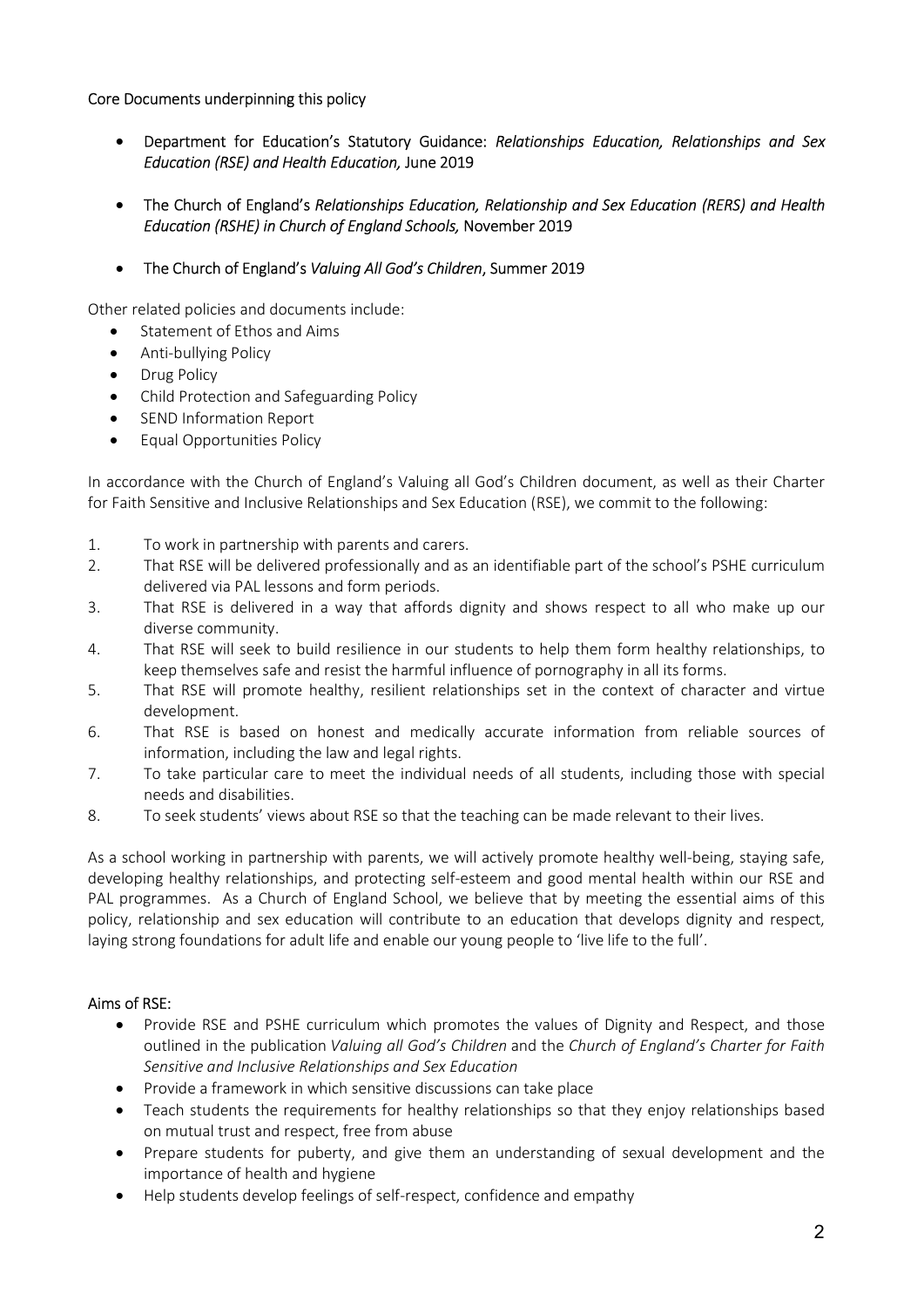- Create a positive culture around the diverse issues of sexuality and relationships, prompting an understanding and respect for all
- Support students to live a healthy life, promoting both physical and mental well-being
- To enable students to understand the impact of external factors, such as the media, social media, the internet and peer groups and to remain independent decision makers, learning how to recognise and avoid exploitation and abuse
- To ensure young people understand how the law applies to sexual behavior
- To inform students of where they can go for further information and advice

#### Policy context

.

As a secondary academy, we must provide Relationship and Sex Education (RSE) and Health Education (HE) to all students as per section 34 of the Children and Social Work Act 2017. In teaching RSE and HE, we are required by our funding agreements to have regard to guidance issued by the Secretary of State, as outlined in section 403 of the Education Act 1996. DfE statutory guidance www.gov.uk/government/publications/relationships-education-relationships-and-sex-educationrse-and-health-education paragraphs 66-81 provide further detail on the requirements for Secondary Schools' RSE curriculum provision and delivery. The policy also follows the requirements set out in the Equalities Act 2010: www.legislation.gov.uk/ukpga/2010/15/contents

#### Definition of RSE

RSE covers the emotional, social and cultural development of students, and involves learning about relationships, sexual health, sexuality, healthy lifestyles, diversity and personal identity. RSE involves a combination of sharing information and exploring issues and values. RSE is not about the promotion of sexual activity. HE is about supporting students to to make well informed, positive choices for themselves that seek to support their own health and wellbeing.

#### Attitudes and values framework

The RSE programme reflects the ethos and aims of the school. It is always taught with due regard to moral and legal considerations and with the explicit values of family life and loving, supportive relationships. Among the values promoted are:

- respect for oneself and other people
- positive self-esteem
- taking responsibility for one's actions in all situations
- love and care for others in relationships
- honesty, loyalty and responsibility in relationships
- sensitivity towards the needs and views of others
- recognition of the physical, emotional and moral implications, and risks, of certain types of behaviour
- recognition, acceptance and appreciation of diversity with an absence of prejudice
- critical thinking as part of decision making

#### Personal and social skill development

Among the skills developed are:

- learning to manage emotions and relationships confidently and sensitively
- developing self-respect and empathy for others
- learning to make safe choices based on accurate information
- developing an appreciation of the consequences of choices made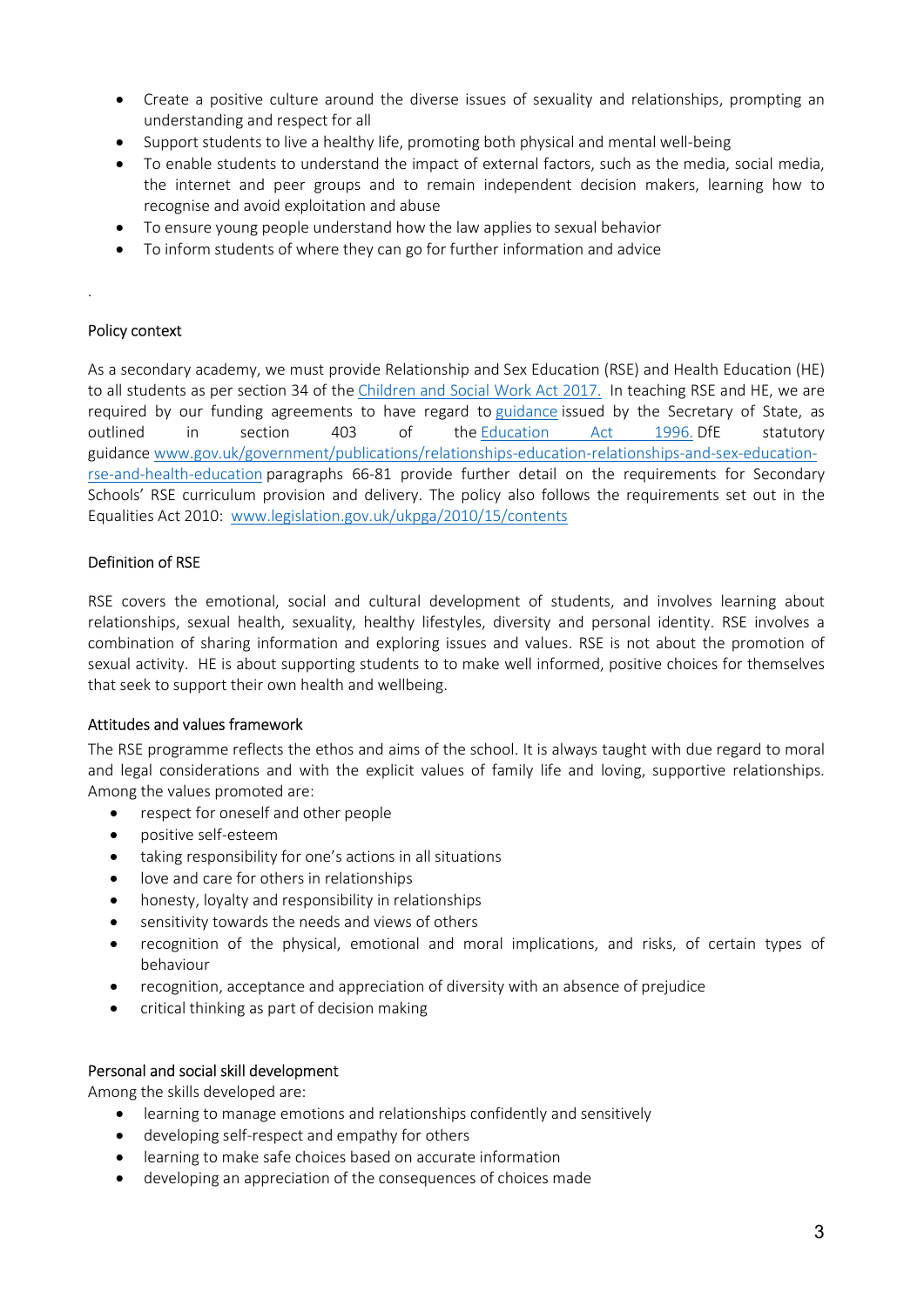empowering students with the skills to be able to avoid inappropriate pressures (both as exploited or exploiter)

## Content

Ranelagh provides a planned RSE curriculum through the following:

- i. The Science National Curriculum outlines the content of the statutory RSE at Key Stages 3 and 4. This covers anatomy, puberty, biological aspects of sexual reproduction and use of hormones to control and promote fertility.
- ii. RSE at Key Stages 3 and 4 includes the following topics: respectful and healthy relationships, including friendships; being safe; consent; intimate and sexual relationships including sexual health; online safety.
- iii. Other curriculum areas such as Religious Education also contribute to aspects of the RSE curriculum.

Students will be taught how to judge when they or someone they know needs support and where they can seek help if needed.

The curriculum is taught within the context of family life. Teachers take care to ensure that there is no stigmatisation of children based on their home circumstances. The curriculum will include noting that families can consist of single-parent families, LGBT parents, families headed by grandparents, adoptive parents, foster parents/carers, amongst other structures. Delivery of the curriculum will reflect sensitively that some children may have different types of support around them than others e.g. children in care or young carers.

In addition to the promotion of attitudes and values and the development of personal and social skills outlined above, the key areas of knowledge and understanding are:

- learning and understanding physical development at appropriate stages
- understanding human sexuality, reproduction, sexual health, emotions and relationships
- learning about contraception and the range of local and national sexual health advice, contraception and support services
- learning the reasons for delaying sexual activity and the benefits to be gained from such delay
- the avoidance of unplanned pregnancy and the issues relating to teenage pregnancy
- the avoidance of sexually transmitted infections
- how the law applies to sexual relationships

Learning outcomes of RSE at Key Stage 3 and Key Stage 4 are listed in Appendix 1.

#### **Organisation**

#### a) Responsibility for coordination

The coordination of RSE is the responsibility of the Assistant Headteacher, (with responsibilities for Student Support and Guidance). The Curriculum Leaders for RE and Science and Heads of Year also have responsibility for parts of it.

#### b) Delivery

RSE is not delivered in isolation but is firmly embedded in all curriculum areas, including PAL, RE and Science.

#### c) Staffing

The specified PAL lessons are normally delivered by a specialist teacher in mixed gender and ability groups. Other staff who may deliver aspects of RSE are encouraged to access appropriate training and support.

#### d) Visitors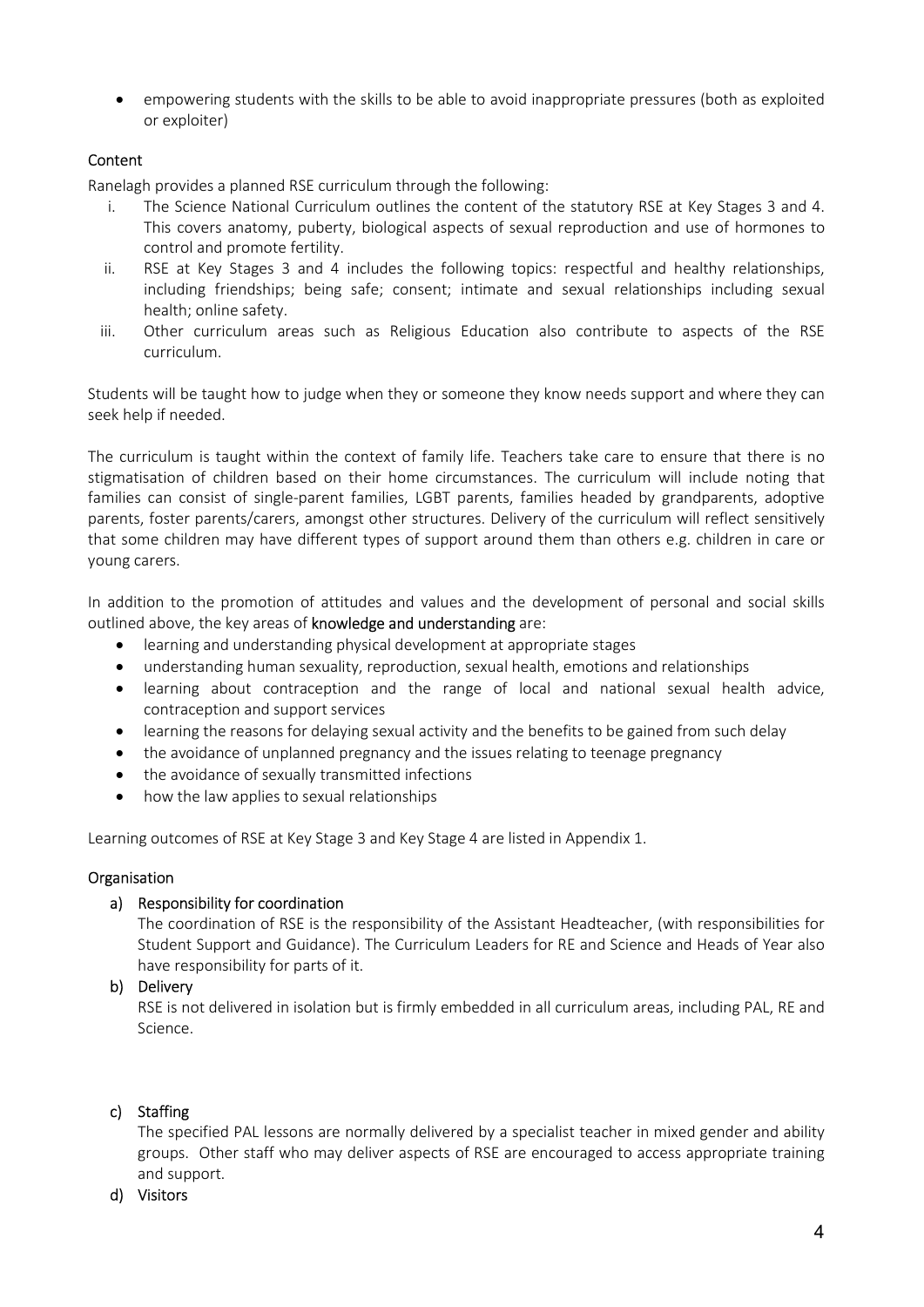Occasionally, appropriate and suitably experienced and/or knowledgeable visitors from outside school may be invited to contribute to the delivery of RSE e.g. the School Nurse, the Police and Youth Service workers.

## e) Teaching strategies

A variety of teaching strategies are used including teacher exposition, debates, discussion, project learning, research, distancing techniques, role play, ICT, film clips, outside speakers, individual and group work activities which encourage reflection. Active learning methods are used at all times.

## f) Resources

A wide variety of materials are available to teachers and for inspection by parents on request.

#### g) Monitoring and evaluation

This is conducted through some lesson observation. PAL lessons are a regular agenda item Heads of Year meetings. There are also a variety of informal activities built into the programme involving discussion with and written evaluations by the students.

#### Specific issues

#### The following issues may occur within RSE:

#### a) Use of visitors

#### Code of Practice for using visitors to support the delivery of RSE

- Visitors are invited in to school because of their particular expertise or contribution they are able to make; invitations to visitors to be agreed by the Headteacher or designated Assistant Headteacher
- All visitors are expected to work with the school's RSE policy and on the instructions of the Headteacher
- All input to RSE lessons is part of a planned programme and negotiated and agreed with staff in advance
- All visitors are supervised and supported by a member of staff at all times
- The input of visitors is monitored and evaluated by staff and students. This evaluation informs future planning.

#### b) Confidentiality

- Staff always ensure that students know that teachers cannot offer unconditional confidentiality.
- All students are offered sensitive and appropriate support as needed.
- Students are encouraged to talk to their parents and carers and supported to do so.
- Information about sources of help is made available e.g. school nurse, helplines, support groups via the school safeguarding page on the website: https://ranelagh.bonitas.org.uk/school-information/safeguardingkeeping-safe/
- If there is any possibility that a child may be at risk or putting others at risk, the school's Safeguarding procedure is followed. Staff will reassure students that their best interests will be maintained and any child concerned will be supported through the process.

#### c) Dealing with questions

- Ground rules established with the class set clear parameters of what is appropriate and inappropriate in a whole class setting.
- Both formal and informal RSE may arise from students' questions and these are answered according to the age and maturity of the pupil concerned within the ground rules established at the start of the lesson. Questions may be addressed individually later if more appropriate.
- Staff are given appropriate support, advice and training for dealing with questions.
- If a teacher is concerned, they will follow the Safeguarding procedures.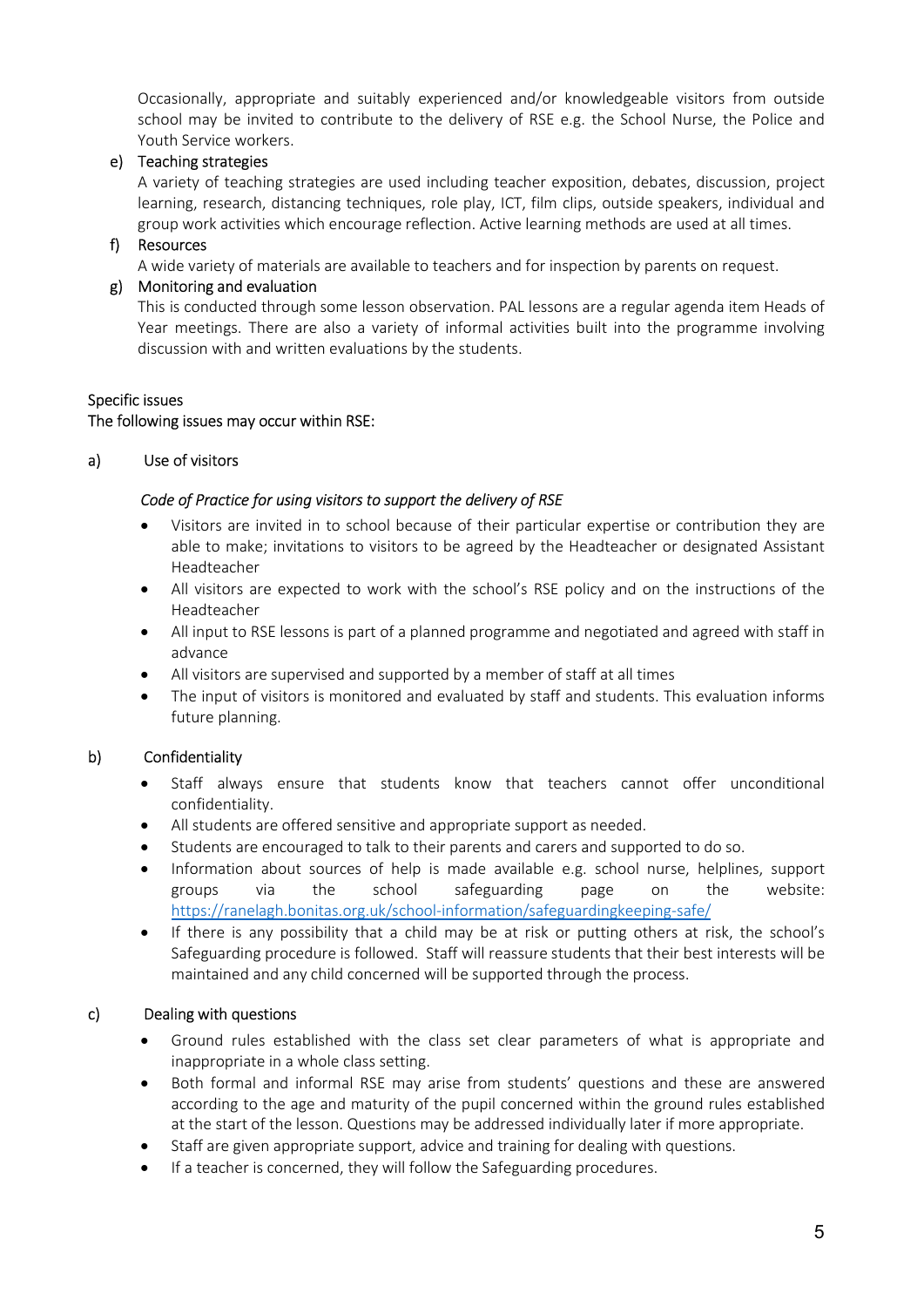## d) Controversial and sensitive issues

All RSE issues are taught without bias. Topics are presented using a variety of views and beliefs so that students are able to form their own, informed opinions but also respect others that may have different opinions. However, RSE is always taught with due regard to moral and legal considerations and with the explicit values of family life and loving, supportive relationships. It is an important aspect of RSE lessons to dispel myths and inaccurate information, to clarify understanding and to counteract prejudice.

## e) Withdrawal from RSE lessons

Parents have the right to withdraw their children from the non-statutory/non-science components of sex education within RSE up to and until 3 terms before the child turns 16. After this point, if the child wishes to receive sex education rather than being withdrawn, the school will arrange this. Requests for withdrawal should be put in writing and addressed to the Headteacher.

A copy of withdrawal requests will be placed on the student's educational file. The Headteacher will discuss the request with parents and take appropriate action. See Appendix 2 for a copy of the withdrawal form.

Alternative work will be given to students who are withdrawn from sex education.

#### Inclusion

#### • Students with special needs

All young people will receive sex and relationship education. Provision is offered that is appropriate to the particular needs of individual students; specialist advice is sought where necessary.

• Sexual identity and orientation

We aim to deal sensitively and honestly with issues of sexual orientation, answer appropriate questions and offer support. Young people, whatever their developing sexuality, need to feel that RSE is relevant to them.

• Ethnic and cultural groups We are sensitive to the needs of different ethnic groups and will respond to parental concerns and requests.

#### Dissemination

All staff and governors receive a copy of this policy.

The full policy is published on the school website.

Copies of the full policy and programmes of work are available on request to parents through the Headteacher and Chair of Governors.

#### Monitoring Arrangements

The delivery of RSE is monitored by the Assistant Headteacher, Student Support and Guidance through: learning walks, student questionnaire and lesson observation.

Students' development in RSE is monitored by class teachers as part of our internal assessment systems.

For further useful links please see Appendix 3.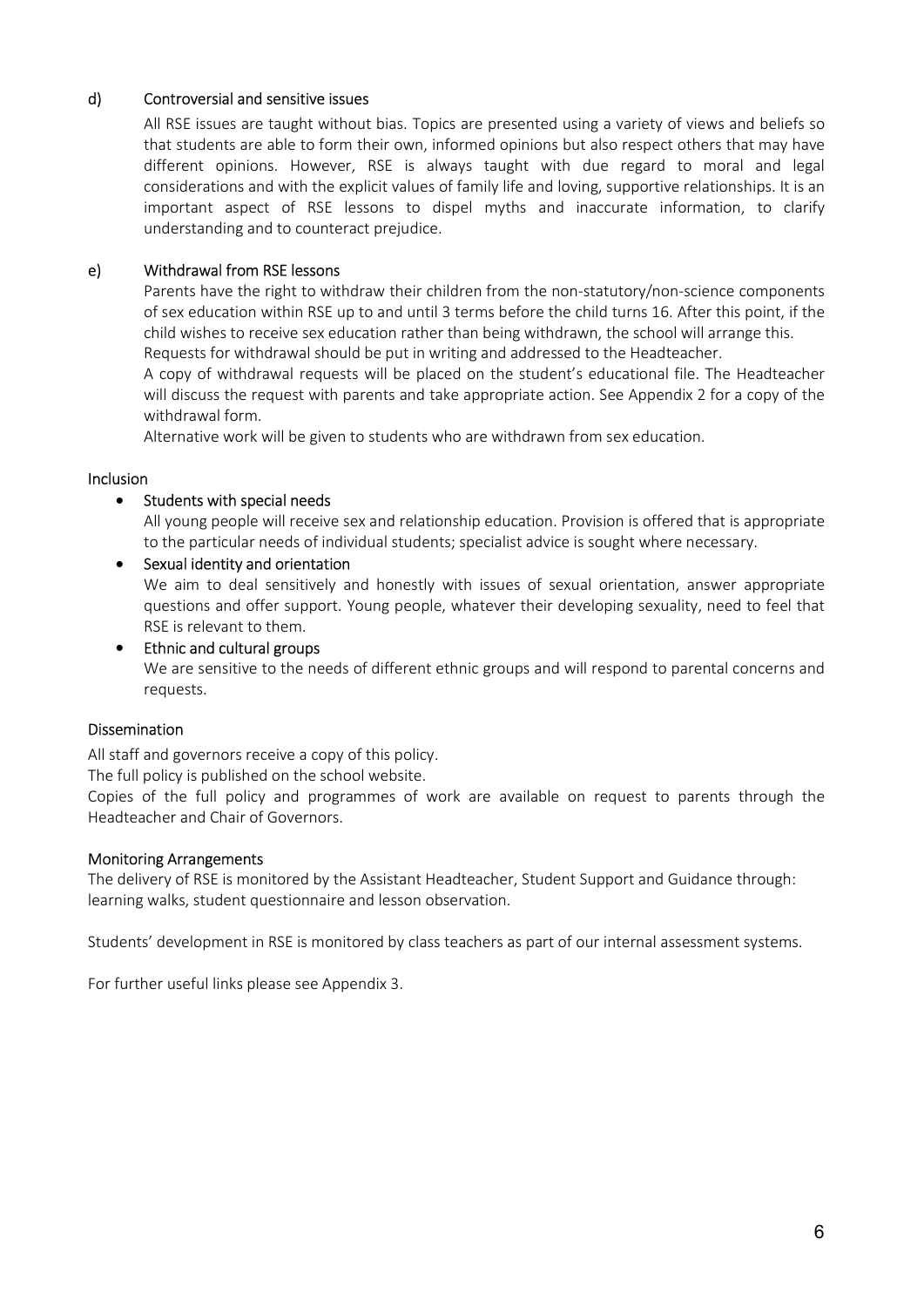Appendix 1: By the end of secondary school students should know (content outlined in the Department for Education *Relationships* Education, Relationships and Sex Education (RSE) and Health Education, June 2019)

|                  | $1.91411911911199$ and $90A$ equodity.                                                                                                                                                                                                                                                                                                                                                                                                                                                                                                                                                                                                                                                                                                                                                                                                                                                                                                                                                                                                                                   |
|------------------|--------------------------------------------------------------------------------------------------------------------------------------------------------------------------------------------------------------------------------------------------------------------------------------------------------------------------------------------------------------------------------------------------------------------------------------------------------------------------------------------------------------------------------------------------------------------------------------------------------------------------------------------------------------------------------------------------------------------------------------------------------------------------------------------------------------------------------------------------------------------------------------------------------------------------------------------------------------------------------------------------------------------------------------------------------------------------|
| <b>RSE TOPIC</b> | <b>STUDENTS SHOULD KNOW</b>                                                                                                                                                                                                                                                                                                                                                                                                                                                                                                                                                                                                                                                                                                                                                                                                                                                                                                                                                                                                                                              |
| <b>Families</b>  | That there are different types of committed, stable relationships<br>How these relationships might contribute to human happiness and their importance for bringing up children<br>What marriage is, including their legal status e.g. that marriage carries legal rights and protections not available to couples who are<br>cohabiting or who have married, for example, in an unregistered religious ceremony<br>Why marriage is an important relationship choice for many couples and why it must be freely entered into<br>The characteristics and legal status of other types of long-term relationships<br>The roles and responsibilities of parents with respect to raising of children, including the characteristics of successful parenting<br>How to: determine whether other children, adults or sources of information are trustworthy: judge when a family, friend, intimate or<br>other relationship is unsafe (and to recognise this in others' relationships); and, how to seek help or advice, including reporting concerns<br>about others, if needed |

# Relationships and Sex Education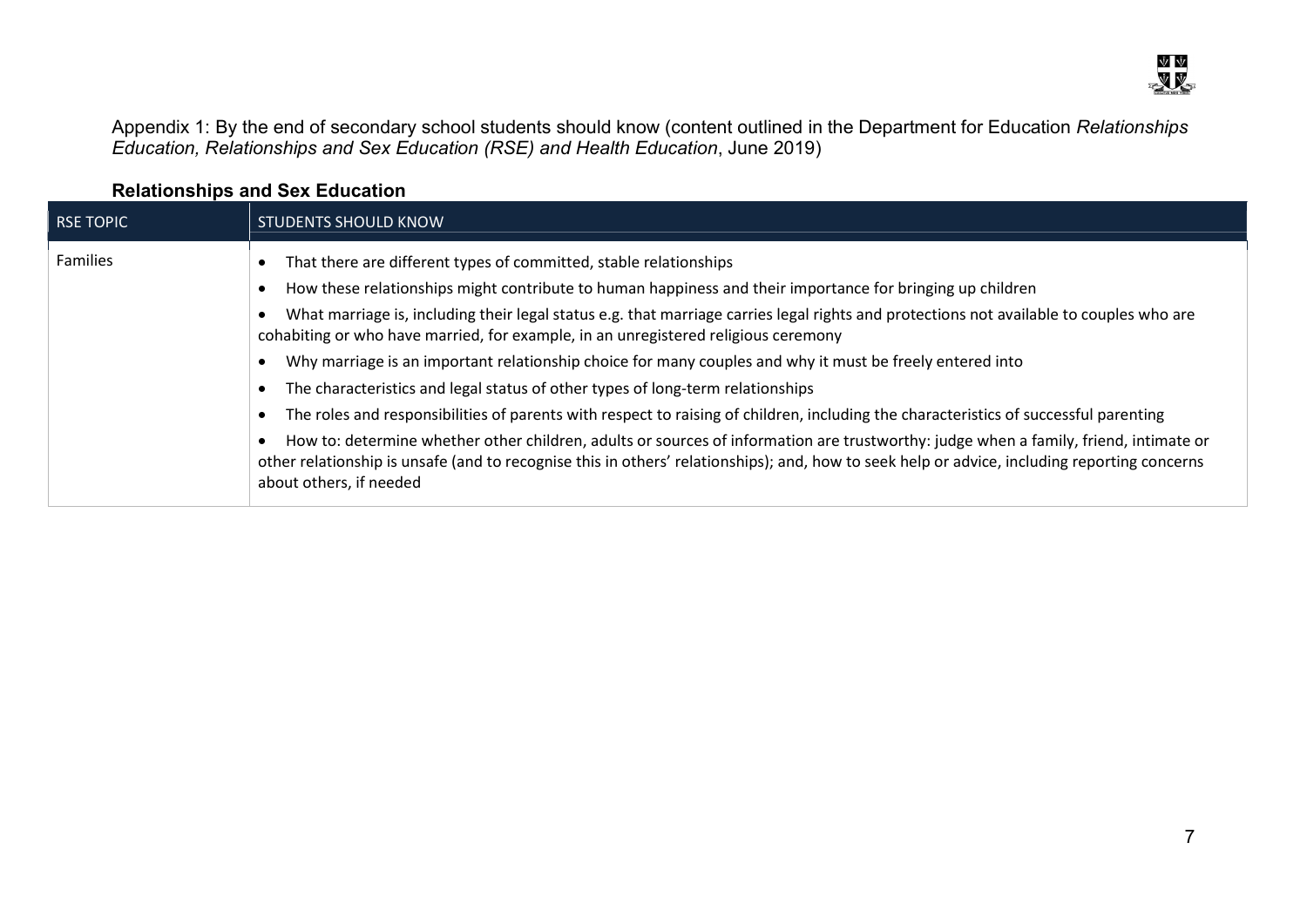

| The characteristics of positive and healthy friendships (in all contexts, including online) including: trust, respect, honesty, kindness,                                                                                                    |
|----------------------------------------------------------------------------------------------------------------------------------------------------------------------------------------------------------------------------------------------|
| generosity, boundaries, privacy, consent and the management of conflict, reconciliation and ending relationships. This includes different<br>(non-sexual) types of relationship                                                              |
| Practical steps they can take in a range of different contexts to improve or support respectful relationships                                                                                                                                |
| How stereotypes, in particular stereotypes based on sex, gender, race, religion, sexual orientation or disability, can cause damage (e.g.<br>how they might normalise non-consensual behaviour or encourage prejudice)                       |
| That in school and in wider society they can expect to be treated with respect by others, and that in turn they should show due respect<br>to others, including people in positions of authority and due tolerance of other people's beliefs |
| About different types of bullying (including cyberbullying), the impact of bullying, responsibilities of bystanders to report bullying and<br>how and where to get help                                                                      |
| That some types of behaviour within relationships are criminal, including violent behaviour and coercive control                                                                                                                             |
| What constitutes sexual harassment and sexual violence and why these are always unacceptable                                                                                                                                                 |
| The legal rights and responsibilities regarding equality (particularly with reference to the protected characteristics as defined in the<br>Equality Act 2010) and that everyone is unique and equal                                         |
|                                                                                                                                                                                                                                              |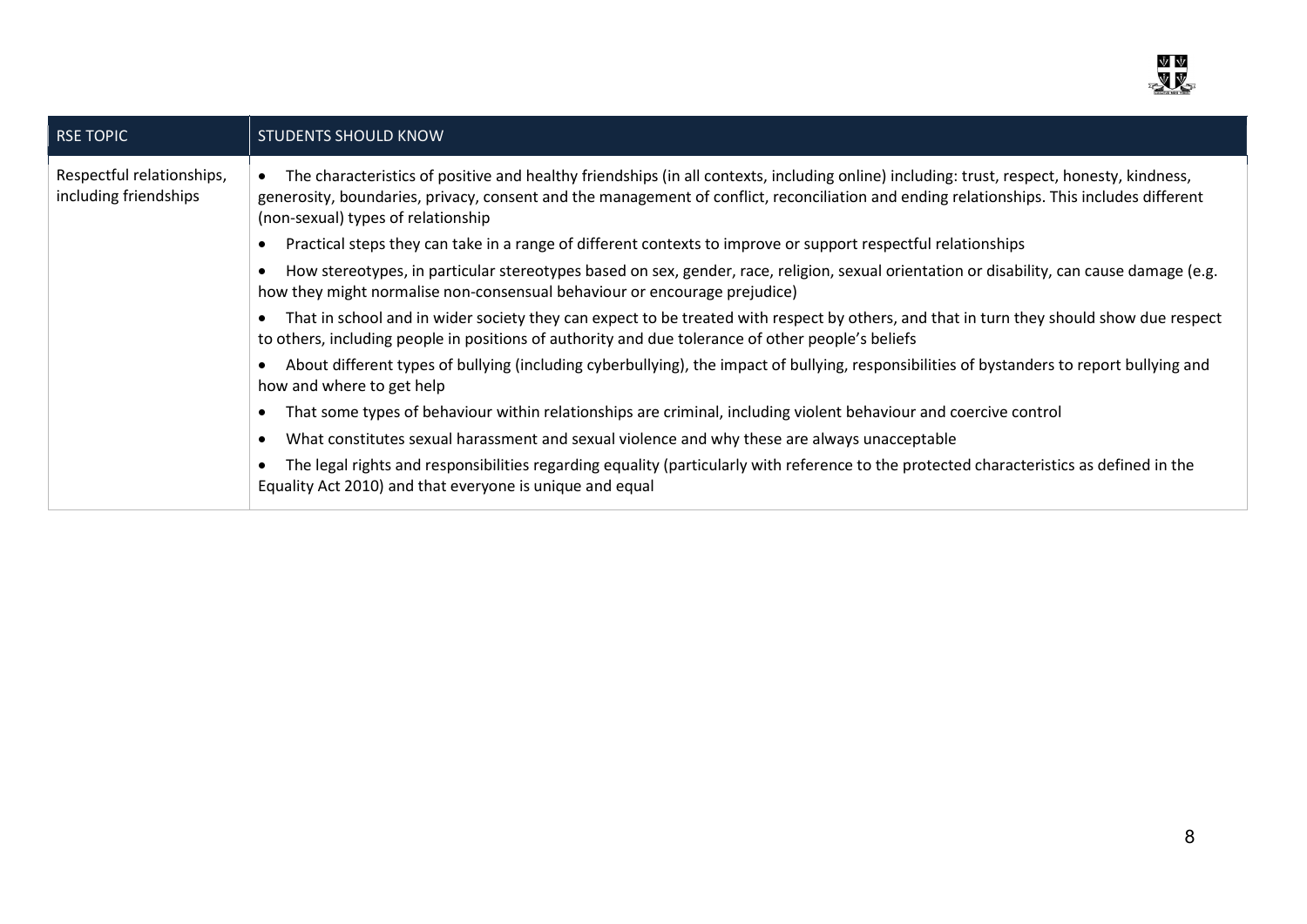

| RSE TOPIC        | <b>STUDENTS SHOULD KNOW</b>                                                                                                                                                                                                                                        |
|------------------|--------------------------------------------------------------------------------------------------------------------------------------------------------------------------------------------------------------------------------------------------------------------|
| Online and media | Their rights, responsibilities and opportunities online, including that the same expectations of behaviour apply in all contexts, including<br>$\bullet$<br>online                                                                                                 |
|                  | About online risks, including that any material someone provides to another has the potential to be shared online and the difficulty of<br>$\bullet$<br>removing potentially compromising material placed online                                                   |
|                  | Not to provide material to others that they would not want shared further and not to share personal material which is sent to them<br>$\bullet$                                                                                                                    |
|                  | What to do and where to get support to report material or manage issues online<br>$\bullet$                                                                                                                                                                        |
|                  | The impact of viewing harmful content<br>$\bullet$                                                                                                                                                                                                                 |
|                  | That specifically sexually explicit material e.g. pornography presents a distorted picture of sexual behaviours, can damage the way people<br>see themselves in relation to others and negatively affect how they behave towards sexual partners                   |
|                  | That sharing and viewing indecent images of children (including those created by children) is a criminal offence which carries severe<br>$\bullet$<br>penalties including jail                                                                                     |
|                  | How information and data is generated, collected, shared and used online<br>$\bullet$                                                                                                                                                                              |
| Being safe       | The concepts of, and laws relating to, sexual consent, sexual exploitation, abuse, grooming, coercion, harassment, rape, domestic abuse,<br>$\bullet$<br>forced marriage, honour-based violence and FGM, and how these can affect current and future relationships |
|                  | How people can actively communicate and recognise consent from others, including sexual consent, and how and when consent can be<br>$\bullet$<br>withdrawn (in all contexts, including online)                                                                     |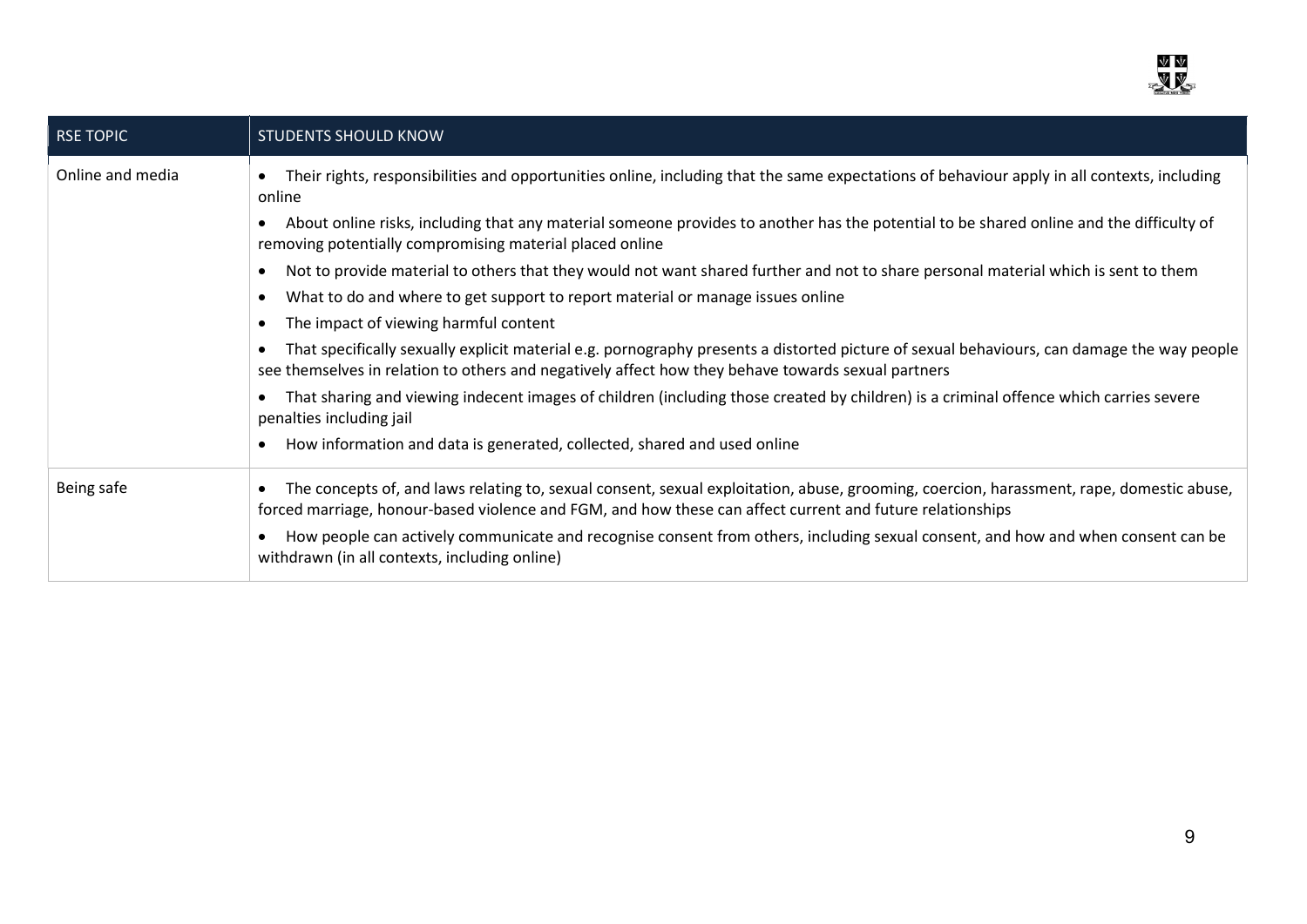

| <b>RSE TOPIC</b>                                                 | <b>STUDENTS SHOULD KNOW</b>                                                                                                                                                                                                           |
|------------------------------------------------------------------|---------------------------------------------------------------------------------------------------------------------------------------------------------------------------------------------------------------------------------------|
| Intimate and sexual<br>relationships, including<br>sexual health | How to recognise the characteristics and positive aspects of healthy one-to-one intimate relationships, which include mutual respect,<br>$\bullet$<br>consent, loyalty, trust, shared interests and outlook, sex and friendship       |
|                                                                  | That all aspects of health can be affected by choices they make in sex and relationships, positively or negatively, e.g. physical, emotional,<br>$\bullet$<br>mental, sexual and reproductive health and wellbeing                    |
|                                                                  | The facts about reproductive health, including fertility and the potential impact of lifestyle on fertility for men and women<br>$\bullet$                                                                                            |
|                                                                  | That there are a range of strategies for identifying and managing sexual pressure, including understanding peer pressure, resisting<br>$\bullet$<br>pressure and not pressurising others                                              |
|                                                                  | That they have a choice to delay sex or to enjoy intimacy without sex<br>$\bullet$                                                                                                                                                    |
|                                                                  | The facts about the full range of contraceptive choices, efficacy and options available<br>$\bullet$                                                                                                                                  |
|                                                                  | The facts around pregnancy including miscarriage<br>$\bullet$                                                                                                                                                                         |
|                                                                  | That there are choices in relation to pregnancy (with medically and legally accurate, impartial information on all options, including<br>$\bullet$<br>keeping the baby, adoption, abortion and where to get further help)             |
|                                                                  | How the different sexually transmitted infections (STIs), including HIV/AIDs, are transmitted, how risk can be reduced through safer sex<br>$\bullet$<br>(including through condom use) and the importance of and facts about testing |
|                                                                  | About the prevalence of some STIs, the impact they can have on those who contract them and key facts about treatment<br>$\bullet$                                                                                                     |
|                                                                  | How the use of alcohol and drugs can lead to risky sexual behaviour<br>$\bullet$                                                                                                                                                      |
|                                                                  | How to get further advice, including how and where to access confidential sexual and reproductive health advice and treatment<br>$\bullet$                                                                                            |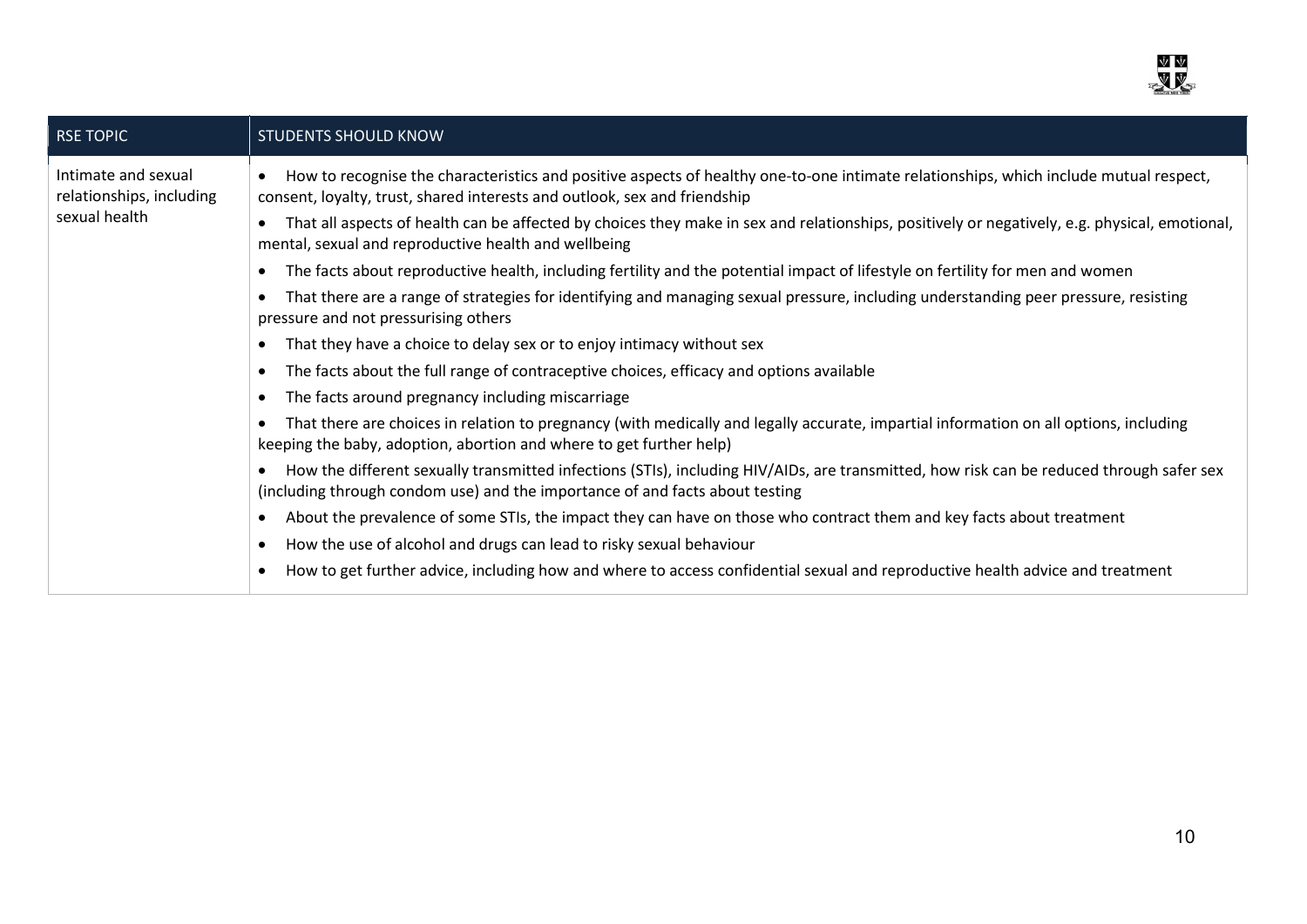

# Health Education

| <b>HE TOPIC</b>           | <b>STUDENTS SHOULD KNOW</b>                                                                                                                                                                                                                                                                                                                                                                                                                                                                                                                                                                                                                                                                                                                                              |
|---------------------------|--------------------------------------------------------------------------------------------------------------------------------------------------------------------------------------------------------------------------------------------------------------------------------------------------------------------------------------------------------------------------------------------------------------------------------------------------------------------------------------------------------------------------------------------------------------------------------------------------------------------------------------------------------------------------------------------------------------------------------------------------------------------------|
| Mental wellbeing          | How to talk about their emotions accurately and sensitively, using appropriate vocabulary.<br>$\bullet$<br>That happiness is linked to being connected to others.<br>$\bullet$<br>How to recognise the early signs of mental wellbeing concerns.<br>$\bullet$<br>Common types of mental ill health (e.g. anxiety and depression).<br>$\bullet$<br>How to critically evaluate when something they do or are involved in has a positive or negative effect on their own or others' mental<br>$\bullet$<br>health.<br>The benefits and importance of physical exercise, time outdoors, community participation and voluntary and service-based activities on<br>$\bullet$<br>mental wellbeing and happiness.                                                                |
| Internet safety and harms | The similarities and differences between the online world and the physical world, including: the impact of unhealthy or obsessive<br>$\bullet$<br>comparison with others online (including through setting unrealistic expectations for body image), how people may curate a specific image<br>of their life online, over-reliance on online relationships including social media, the risks related to online gambling including the<br>accumulation of debt, how advertising and information is targeted at them and how to be a discerning consumer of information online.<br>How to identify harmful behaviours online (including bullying, abuse or harassment) and how to report, or find support, if they have<br>$\bullet$<br>been affected by those behaviours. |
| Healthy eating            | How to maintain healthy eating and the links between a poor diet and health risks, including tooth decay and cancer.<br>$\bullet$                                                                                                                                                                                                                                                                                                                                                                                                                                                                                                                                                                                                                                        |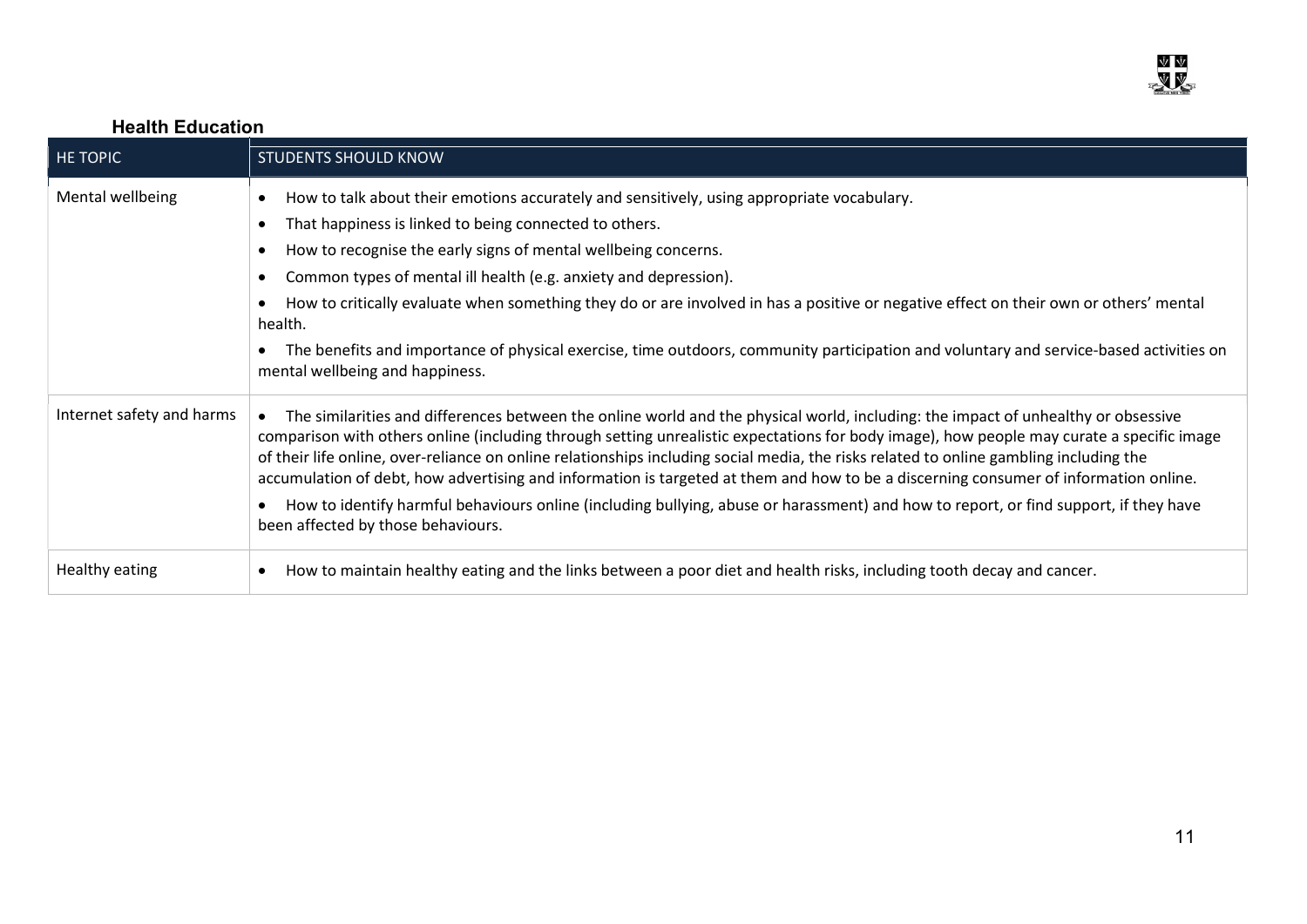

| <b>HE TOPIC</b>               | <b>STUDENTS SHOULD KNOW</b>                                                                                                                                                                                |
|-------------------------------|------------------------------------------------------------------------------------------------------------------------------------------------------------------------------------------------------------|
| Drugs, alcohol and<br>tobacco | The facts about legal and illegal drugs and their associated risks, including the link between drug use, and the associated risks, including<br>$\bullet$<br>the link to serious mental health conditions. |
|                               | The law relating to the supply and possession of illegal substances.<br>$\bullet$                                                                                                                          |
|                               | The physical and psychological risks associated with alcohol consumption and what constitutes low risk alcohol consumption in<br>$\bullet$<br>adulthood.                                                   |
|                               | The physical and psychological consequences of addiction, including alcohol dependency.<br>$\bullet$                                                                                                       |
|                               | Awareness of the dangers of drugs which are prescribed but still present serious health risks.<br>$\bullet$                                                                                                |
|                               | The facts about the harms from smoking tobacco (particularly the link to lung cancer), the benefits of quitting and how to access support<br>$\bullet$<br>to do so.                                        |
| Health and prevention         | About personal hygiene, germs including bacteria, viruses, how they are spread, treatment and prevention of infection, and about<br>$\bullet$<br>antibiotics.                                              |
|                               | About dental health and the benefits of good oral hygiene and dental flossing, including healthy eating and regular check-ups at the<br>$\bullet$<br>dentist.                                              |
|                               | (late secondary) the benefits of regular self-examination and screening.<br>$\bullet$                                                                                                                      |
|                               | The facts and science relating to immunisation and vaccination.<br>$\bullet$                                                                                                                               |
|                               | The importance of sufficient good quality sleep for good health and how a lack of sleep can affect weight, mood and ability to learn.<br>$\bullet$                                                         |
| Basic first aid               | Basic treatment for common injuries.<br>$\bullet$                                                                                                                                                          |
|                               | Life-saving skills, including how to administer CPR.<br>$\bullet$                                                                                                                                          |
|                               | The purpose of defibrillators and when one might be needed.<br>$\bullet$                                                                                                                                   |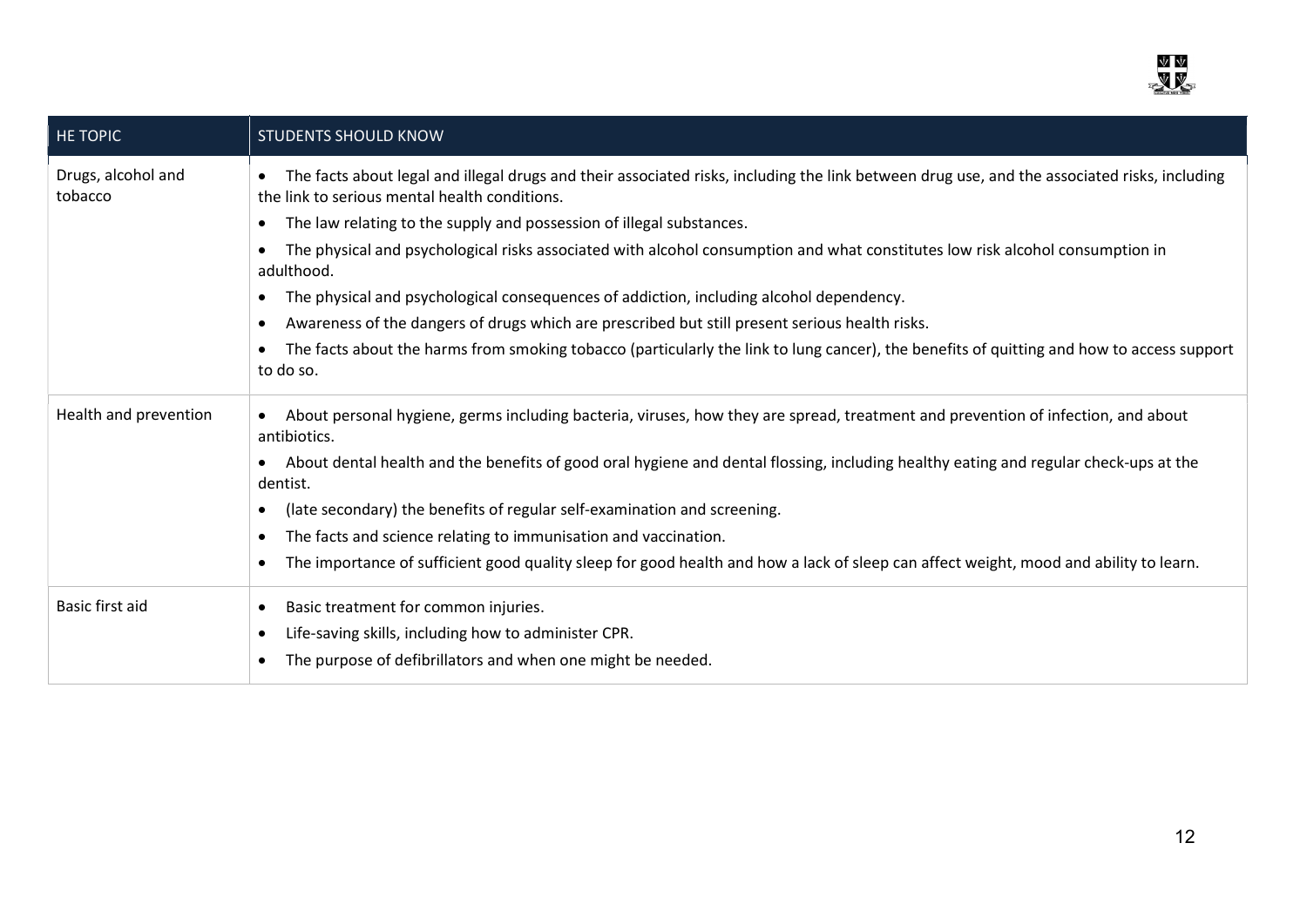## Appendix 2: Parent Form - Withdrawal from Sex Education within RSE

# Please complete and return to school 'For the attention of the Headteacher'

| TO BE COMPLETED BY PARENTS                                  |                                                                                                            |      |  |
|-------------------------------------------------------------|------------------------------------------------------------------------------------------------------------|------|--|
| Name of child                                               |                                                                                                            | Form |  |
| Name of parent                                              |                                                                                                            | Date |  |
| map)                                                        | Reason for withdrawing from sex education within Relationships and Sex education provision (*on curriculum |      |  |
|                                                             |                                                                                                            |      |  |
|                                                             |                                                                                                            |      |  |
|                                                             |                                                                                                            |      |  |
|                                                             |                                                                                                            |      |  |
| Any other information you would like the school to consider |                                                                                                            |      |  |
|                                                             |                                                                                                            |      |  |
|                                                             |                                                                                                            |      |  |
| Parent signature                                            |                                                                                                            |      |  |
|                                                             |                                                                                                            |      |  |
| TO BE COMPLETED BY THE SCHOOL                               |                                                                                                            |      |  |

| Agreed actions<br>from discussion<br>with parents |  |
|---------------------------------------------------|--|
|                                                   |  |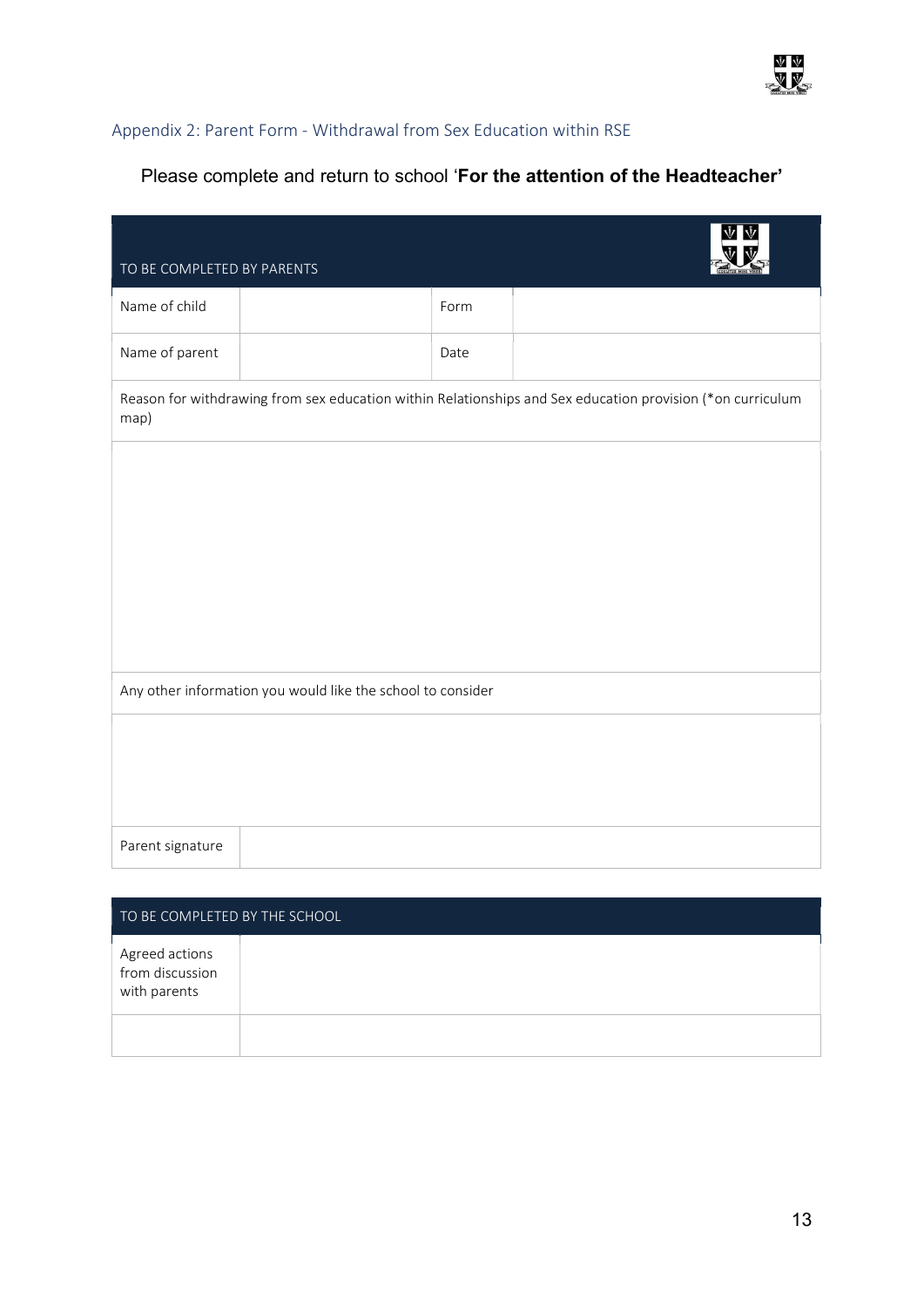

Appendix 3: Useful Links

# CHURCH OF ENGLAND GUIDANCE

https://www.churchofengland.org/more/media-centre/stories-and-features/relationshipsand-education https://www.churchofengland.org/sites/default/files/2019- 07/Valuing%20All%20God%27s%20Children%20July%202019\_0.pdf

https://www.churchofengland.org/sites/default/files/2019- 11///RSHE%20Principles%20and%20Charter\_0.pdf

## GENERAL RSE GUIDANCE

https://learning.nspcc.org.uk/media/1682/briefing-summary-dfe-guidance-relationshipseducation-sex-health-education-england.pdf

## DFE GUIDANCE

https://www.gov.uk/government/publications/relationships-sex-and-health-education-guides-forschools

https://www.gov.uk/government/news/relationships-education-relationships-and-sex-education-rse-andhealth-education-faqs

https://assets.publishing.service.gov.uk/government/uploads/system/uploads/attachment\_data/file/ 812594/RSE\_secondary\_schools\_guide\_for\_parents.pdf

https://www.gov.uk/government/publications/education-for-a-connected-world

## NATIONAL CURRICULUM

https://assets.publishing.service.gov.uk/government/uploads/system/uploads/attachment\_data/file/ 840002/Secondary\_national\_curriculum\_corrected\_PDF.pdf

# SUGGESTED LESSON/ LEARNING RESOURCES

https://learning.nspcc.org.uk/safeguarding-child-protection-schools/teaching-resourceslesson-plans/ https://www.dosreforschools.com/

https://www.dove.com/uk/dove-self-esteem-project.html

https://bettyforschools.co.uk/

https://www.childline.org.uk/info-advice/bullying-abuse-safety/online-mobile-safety/sexting/zipit-app/

https://swgfl.org.uk/resources/so-you-got-naked-online/

https://www.youtube.com/watch?v=Ur8G8kOYEfI&feature=youtu.be

https://www.bbc.co.uk/teach/class-clips-video/ks3-ks4-PSHE-L8R-Youngers-3/zvmp47h